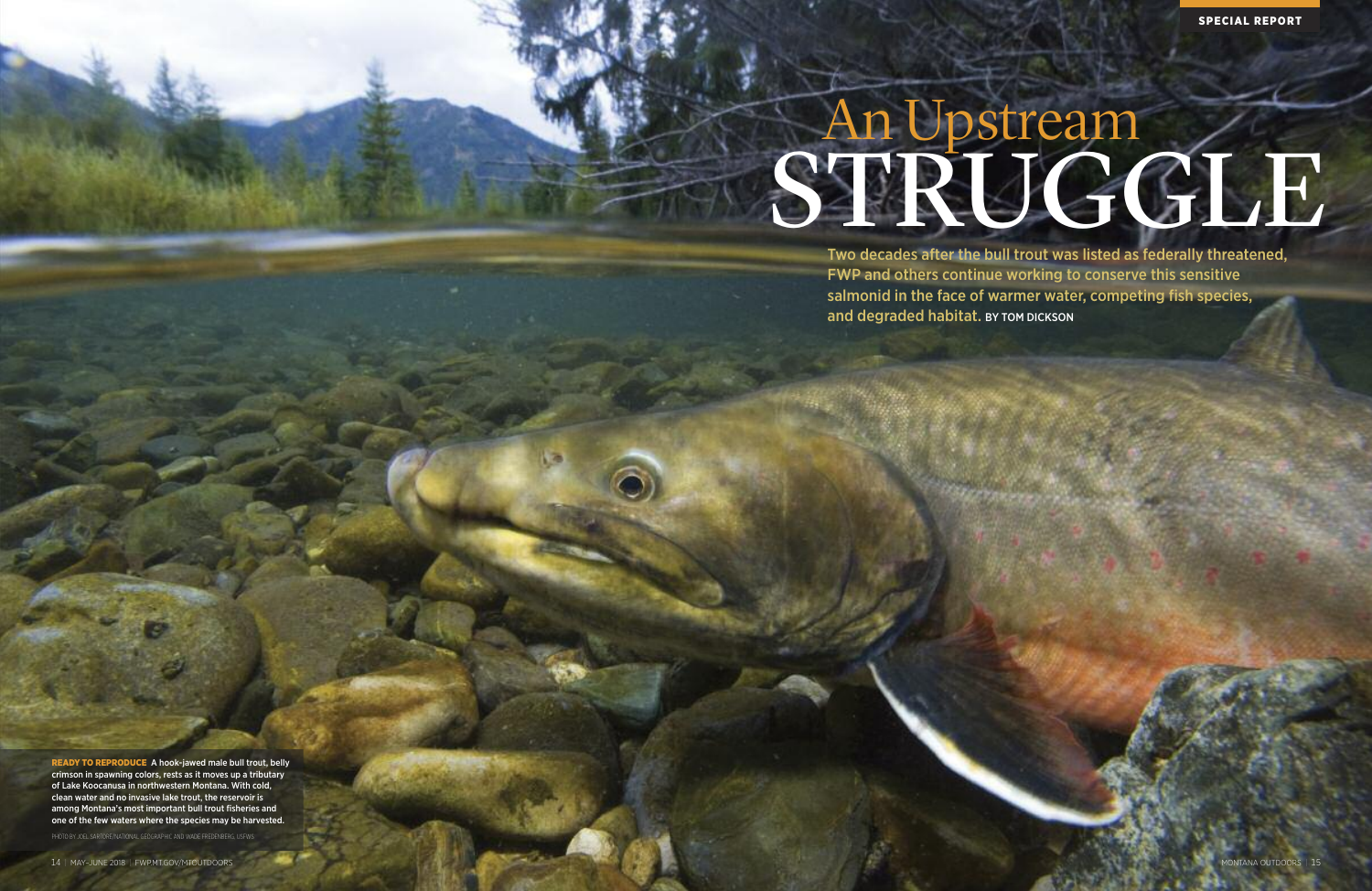and encouraged their eradication. One magazine article recommended pitchforks.

Public attitudes toward bull trout began to shift in the 1960s and '70s with the rise of environmental awareness, increased interest in native fish, and documented population declines. Biologists began to learn that the aggressive predator is surprisingly sensitive, requiring complicated, specialized habitats. Foremost are the "Four Cs": water that's cold, clean, connected, and complex (a mix of deep holes, overhanging banks, and downed trees that create hiding areas). Bull trout soon became a symbol of pristine wilderness.

Barriers to these long upstream and downstream migrations are many and troublesome, ranging from hydropower dams on the lower Clark Fork to the numerous small

Like salmon and steelhead, bull trout spawn in forested headwaters, where dense conifer stands shade streams and hold snowpack that trickles ice water into creeks during the summer. At age two to four, most bull trout either head downstream to large rivers like the Blackfoot or Clark Fork (known as fluvial populations) or lakes such as Flathead and Swan (adfluvial populations). At age five to seven, adult bulls head back up to spawn in the natal waters where they hatched.

"perched" culverts scattered across national forests. The downstream ends of these metal structures, which divert streams under logging roads, often perch a foot or more aboveground, creating tiny waterfalls that bull trout can't pass. "Bull trout need to migrate, sometimes more than 100 miles, as part of their life history," says Matt Boyer, FWP fisheries biologist in Kalispell. "Anything that breaks the connectivity causes problems."

Maintaining connectivity is less an issue for populations of smaller (growing no larger than 15 inches long) and less common "resident" bull trout, which live their entire lives in tributaries without migrating.

#### **MAJOR THREATS**

Scientists have learned that, in addition to migration blockage, bull trout face three other major threats: silt, warm water, and competing non-native fish species.

industries, landowners, and conservation groups have tried to stem the decline, spending millions of dollars to protect, conserve, and restore populations. In some cases the work has paid off. Montana is still home to some of the largest and healthiest populations in the West, and the species swims in 98 percent of the waters it did when listed as fed-

Silt smothers and suffocates bull trout eggs and clogs upwellings and gravel where eggs nestle for incubation. It washes into streams from logging roads, clear-cut hillsides, mining operations, plowed crop fields, and banks trampled by cattle. "We're still seeing historic logging roads in headwaters washing out and contributing pulses of sediment 40 or 50 years after they were built," says Ladd Knotek, FWP fisheries biologist in Missoula.

Bull trout put the "cold" in coldwater fish species. Adults can tolerate water up to 65 degrees, but young bulls can't survive temperatures above 60 degrees and prefer a chilly 50 to 55 degrees. Such frigid waters are becoming rarer each year. Over the past half-century, snowpack in much of western Montana has declined by 40 percent. As global temperatures rise, remaining snowfields melt earlier, depriving bull trout of snowmelt that cools streams in late summer.

Montana streams also warm when housing construction and other development removes shady tree and brush cover. Temperatures also increase when streams are "de-watered" by irrigators, sometimes

We've been hiking upstream for an hour on an early September afternoon. These are the first bull trout we've found.

The fish swim back and forth in the current, side by side, gently bumping and nipping each other. "They'll stay like this for two or three days until they're done spawning," says Pierce, a Montana Fish, Wildlife & Parks biologist who works in the Blackfoot erally threatened in 1998. Bull trout conserwatershed.

> **AGE-OLD PURSUIT** Left: In this undated photo, a Kootenai angler fishes from a leather canoe in northwestern Montana. For thousands of years, indigenous people relied on bull trout for protein, eating the fish fresh or drying it for later. Right: Bull trout hold in the cold, clean water of the Middle Fork of the Flathead River near Essex, along the southern undated photo, a Kootenai angler<br>fishes from a leather canoe in<br>northwestern Montana. For<br>thousands of years, indigenous<br>people relied on bull trout for<br>protein, eating the fish fresh or<br>drying it for later. Right: Bull tr

The stream, averaging about 15 feet wide, is ideal bull trout habitat, Pierce tells me. Icy water feeds into it from snowfields in the Swan Range to the north. Downed Engelmann spruce and Douglas fir create pools where fish can escape bald eagles and ospreys. Pierce points to "upwellings"—light spots in the gravel where spring water bubbles up from the stream bottom ("like a gin and tonic"). Cold, oxygenated water is essential for egg survival. "When it comes to coldwater habitat, bull trout require the best of the best," Pierce says.

Unfortunately for bull trout and those who value the large salmonids, Montana contains increasingly less of the best.

Bull trout numbers have steadily decreased over the last century. In recent years, public agencies, hydropower and timber

vation projects have also protected wild places and clean, cold waters where west-

Yet restoring Montana's bull trout numbers back to where they were even two decades ago remains highly unlikely. "It's definitely frustrating," says Lee Nelson, an FWP native fish species coordinator in

slope cutthroat and other trout live.

Helena. "We value bull trout as much as anyone. But large and complex factors challenge our ability to recover them to anywhere near where they once were."

#### **"ENEMY OF GAME FISH"**

Regularly reaching 10 to 15 pounds and occasionally surpassing 20 pounds, bull trout are a type of trout known as char. They are close cousins to lake trout, which are native only to a few Montana waters, and brook trout, non-natives that were widely stocked in western Montana in the early 20th century. Bull trout have pale spots, white-edged fins, and, like some salmon, bellies that turn crimson red when spawning.

It was during spawning season—late August through October—that native Salish and Pend d'Oreille people, for millennia, captured adult bull trout with willow traps and rock weirs. The large fish were eaten fresh or dried forlater consumption, providing essential protein in mountainous areas that contained far fewer elk, deer, and bison than the prairies to the east.

For the most part, settlers of European heritage disparaged bull trout. Though some anglers pursued "the poor man's salmon" with stout spinning rods and wooden plugs, most despised them. Newspapers published photos of the voracious fish (then called Dolly Varden, a name that now refers to a smaller, separate sea-run species found almost entirely in coastal British Columbia and Alaska), with bellies cut open to show dozens of newly stocked non-native brown, brook, or rainbow trout. A 1932 issue of the Department of Fish and Game magazine *Montana Wild Life* dubbed bull trout "an enemy of game fish." For years, Montana offered bounties on bulls





When i t comes to **"** coldwater habitat, best of the best.

### 55

# bull trout require the

ver here," whispers Ron Pierce from a patch of alders along a Blackfoot River tributary, roughly 40miles eastofMissoula.He parts the branches and points. A pair of spawning ver here," whispers Ron Pierce from a patch<br>of alders along a Blackfoot River tributary,<br>roughly 40 miles east of Missoula. He parts<br>the branches and points. A pair of spawning<br>bull trout swim in the tail of a shallow pool long, the pale silver fish suspend over pink and powderblue cobble in water as clear as air. Their dark shadows appear more visible against the creek bottom than the ghostlike fish themselves.  $\alpha$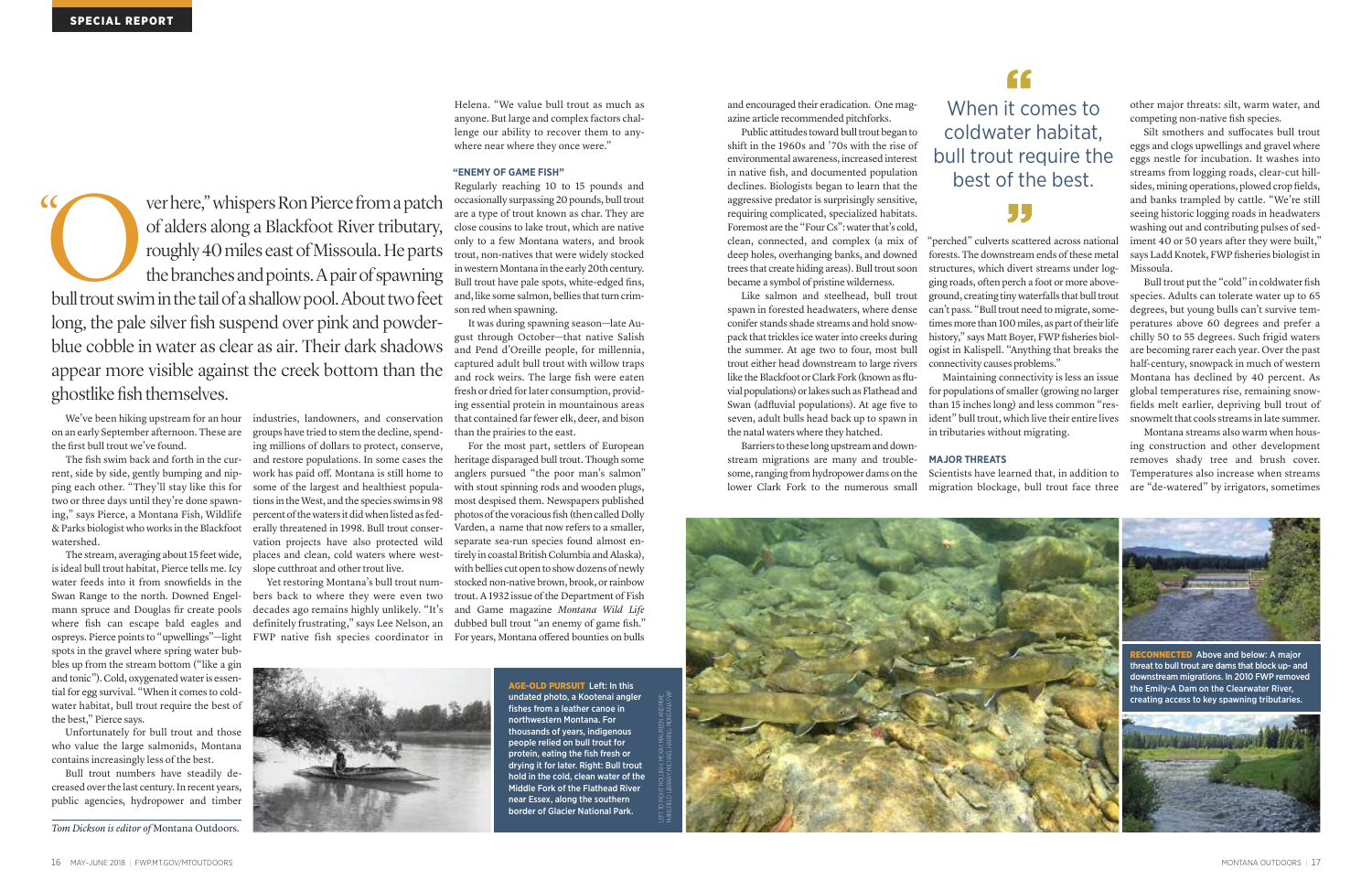and urge FWP to net lake trout in the northern half, which is managed by the state.

"We're in agreement with the tribes, TU, and the USFWS on nearly every issue related to bull trout conservation in the Flathead drainage, just not with lake trout netting," Nelson, the FWP native fish species coordinator, says.The department maintains that as long as *Mysis*remain in Flathead Lake and support the lake trout population, FWP should invest anglers' license dollars and other funds in protecting and restoring upstream habitat and other projects that sustain not just bull trout but the overall environment.

#### **ANOTHER INFESTATION**

A non-native fish invasion of 3,200-acre Swan Lake has overwhelmed its bull trout population, too. Starting in the late 1990s, anglers reported catching lake trout—which

Though streams and lakes remain plenty cold in northwestern Montana (Region 1), "the big problem here is non-native fish," says Leo Rosenthal, a fisheries biologist in Kalispell. Historically, these waters contained only a few species: westslope cutthroat trout, sculpins, and bull trout. Then state and federal agencies in the early 20th century, and lawbreakers in recent years, introduced more than a dozen non-natives, many that harm bull trout populations. In headwater streams, brook trout reproduce more readily and crowd out young bull trout.

and federal agencies contracted with a commercial fishing company to use targeted netting to remove lake trout. From 2009 to 2016, crews harvested more than 60,000 lakers. It didn't help much.

The lake trout population has held steady while bull trout numbers declined by half before leveling off. Though other working group partners want FWP to continue netting, the department has suspended the operation. 99 "We wish there was some magic solution that was cost effective and sustainable," says likely migrated up the Swan River from Flat-Rosenthal. "But the level of suppression we head Lake into Swan Lake, which contains tried didn't produce the results we'd hoped for." Until the working group comes up with a *Mysis*. Concerned that the shrimp-fueled invaders would crowd out bull trout as they well-funded, science-based management did on Flathead, a working group that program that FWP agrees will benefit Swan includes FWP, Montana Department of Lake's bull trout, he adds, "we're focusing Natural Resources and Conservation, Trout instead on increased monitoring and research Unlimited, CSKT, Montana State University, to inform future management decisions."

leaving adult bull trout stranded in shallow pools.The lack of coldwateris especially dire in west-central Montana (FWP's Region 2), the southern part of the bull trout's historic range. "We're always saying, 'These streams the help of a tiny crustacean, has taken a big need ice cubes,'" says Pat Saffel, FWP re-bite out of bull trout populations. gional fisheries manager in Missoula.

Brookies also hybridize with the closely related natives, creating genetically impure hybrids. In lakes, the biggest threat is another large, predaceous salmonid that, with

Bull trout require clean waters and are highly vulnerable to siltation, acid mine drainage, and other forms of water pollution.

#### **A SHRIMP AND A MONSTER**

At nearly 124,000 acres, Flathead Lake is the largest natural freshwater lake west of the Mississippi. For thousands of years, bull trout were the largest fish that swam in its waters. Each year in late summer, monster bulls, some topping 20 pounds, made spawning runs up tributaries of the North, Middle, and South Forks of the Flathead River, which flow into the lake from the pristine forests of the Bob Marshall Wilderness and Glacier National Park regions.

In 1905, the U.S. Fish & Wildlife Service

introduced lake trout into Flathead to boost recreational fishing opportunities. Later the state stocked kokanee, a landlocked salmon. Bull trout, lake trout, and kokanee numbers remained steady for several decades. In the late 1960s and early '70s, FWP planted tiny *Mysis*(opossum) shrimp in three lakes in the upper Flathead watershed to boost kokanee size. The shrimp made their way downstream to Flathead Lake and fueled a lake trout explosion in the 1980s and '90s. Young lakers now had access to an abundant food source and quickly overwhelmed the system. The growing number of subsequent adult lake trout fed heavily on kokanee and young bulls. The kokanee population was decimated, and the bull trout population took a nosedive.

Fishing tournaments and sport angling remove roughly 70,000 lake trout from Flathead Lake each year. The harvest hardly dents the population, today estimated at 1.6 million. Meanwhile, the adult bull trout population in Flathead and its major tributaries has dropped to fewer than 5,000, though numbers have stabilized over the past decade.

> our partnership with them as essential in bull trout recovery," says Eileen his colleagues. "We all care about bull trout and want them to succeed," However, the Service and FWP part company over how to respond to lead to different opinions about the best ways to achieve success." he says. "But our two agencies have different mandates, and that can

# **We wish there was** some magic solution [on Swan Lake] that was cost effective and sustainable.

The Confederated Salish and Kootenai Tribes (CSKT) have begun commercial netting on the lake's southern half, in the Flathead Reservation, to remove lake trout. The bull trout has cultural significance for the region's Native Americans. "Letting [bull trout] wink out on our watch…would be morally bankrupt," Tom McDonald, head of the tribes' Fish and Wildlife Division, told *High Country News*. Recreational anglers are split over the idea of industrial-scale netting. Many enjoy fishing for trophy lake trout which sustains a \$20 million recreational fishery in the area—while Trout Unlimited (TU) and the U.S. Fish & Wildlife Service (USFWS) support more aggressive removal

#### **Needs and nots**

Bull trout require the "Four Cs": cold, clean, complex, and connected water. Conversely, warm water, siltation, competition from non-native fish, and migration barriers all pose threats.



#### **COLD**

Adult bull trout can tolerate warmer water up to 65 degrees, but younger fish can't survive temperatures above 60 degrees and prefer a chilly 50 to 55 degrees.

#### **CLEAN**

#### **COMPLEX**

Bull trout streams and rivers need deep holes, overhanging banks, and woody cover where the big fish can hide from otters, bald eagles, and other predators.

#### **CONNECTED**

Most adult bull trout live in large lakes and rivers but need to swim far up tributaries to spawn. Adults and juveniles need to move downstream to the big waters.

#### **WARM WATER**

The combination of climate change and streamside vegetation removal is warming many streams in west-central Montana to temperatures well above what young bull trout need to survive.

#### **SILT**

Silt from old logging roads smothers and suffocates bull trout eggs and clogs upwellings and gravel where eggs need to nestle for incubation.

#### **NON-NATIVE FISH**

The biggest threats to bull trout in northwestern Montana are brook trout in tributaries and lake trout in lakes.

#### **MIGRATION BARRIERS**

Dams, "perched" culverts, and anything else blocking up- or downstream migration harms bull trout populations.

**Wade Fredenberg grew up** in Kalispell and remembers his uncle and others fishing for migratory bulls on the Flathead River. "Back in the 1960s, they were still a big part of the fishing scene up here," says the recently retired fisheries biologist.

So it's been especially tough for Fredenberg to see numbers of the big fish decline over the past 25 years. "The handwriting is pretty clear," says the former U.S. Fish & Wildlife Service regional bull trout coordinator. "We're losing bull trout."

The good news, according to Fredenberg, is that bull trout still swim in almost all of the same waters they did a century ago. "But instead of hundreds or thousands of fish in many of those tributaries, in some cases there are now just a few dozen," he says.

In 2015, the USFWS issued a revised bull trout recovery plan. The document identifies "historical habitat loss and fragmentation, interaction with non-native species, and fish passage issues…as the most significant [threats] affecting bull trout."

FWP officials concur. "We see eye to eye with the Service 90 percent of the time and recognize

Ryce, head of the FWP Fisheries Division.

specific threats, especially non-native species. The federal agency wants Montana to remove nonnatives from some bull trout streams and Flathead and Swan Lakes. FWP officials agree that certain removal efforts, like eliminating brook trout in headwaters, can benefit bull trout. But others, like trying to net lake trout in massive lakes, have not worked. "If we can't prove that something will help, it's hard to make the case that it's worth spending angler license dollars on it," says Pat Saffel, regional FWP fisheries manager in Missoula.

Fredenberg points to conservation easements and diversion dam screening as examples of interagency cooperation. "In the Blackfoot and elsewhere, there have been systematic improvements to bull trout habitat in key areas," he says. Another area of cooperation: research. "We have a far greater understanding of what these fish are and what they need," Fredenberg says.

Fredenberg, who worked for FWP before moving to the federal agency a quarter-century ago, says he continues to maintain good relations with

#### **USFWS and FWP see eye to eye on bull trout (most of the time)**

**SAME GOALS, DIFFERENT APPROACHES**

Above: Wade Fredenberg with a bull trout at Swan Lake. Below: FWP biologist Ron Pierce with a bull on the Blackfoot River.





After escaping into Flathead and Swan Lakes following their introduction upstream, *Mysis* shrimp disrupted the lake ecosystems, causing bull trout numbers to crash.

*"We all care about bull trout, but our two agencies have different mandates, and that can lead to different opinions."*



CLOCKWISE FROM LEFT: ILLUSTRATION BY JOSEPH TOMELLERI; WIKIPEDIA; USFWS;TOMBAUER/*MISSOULIAN*